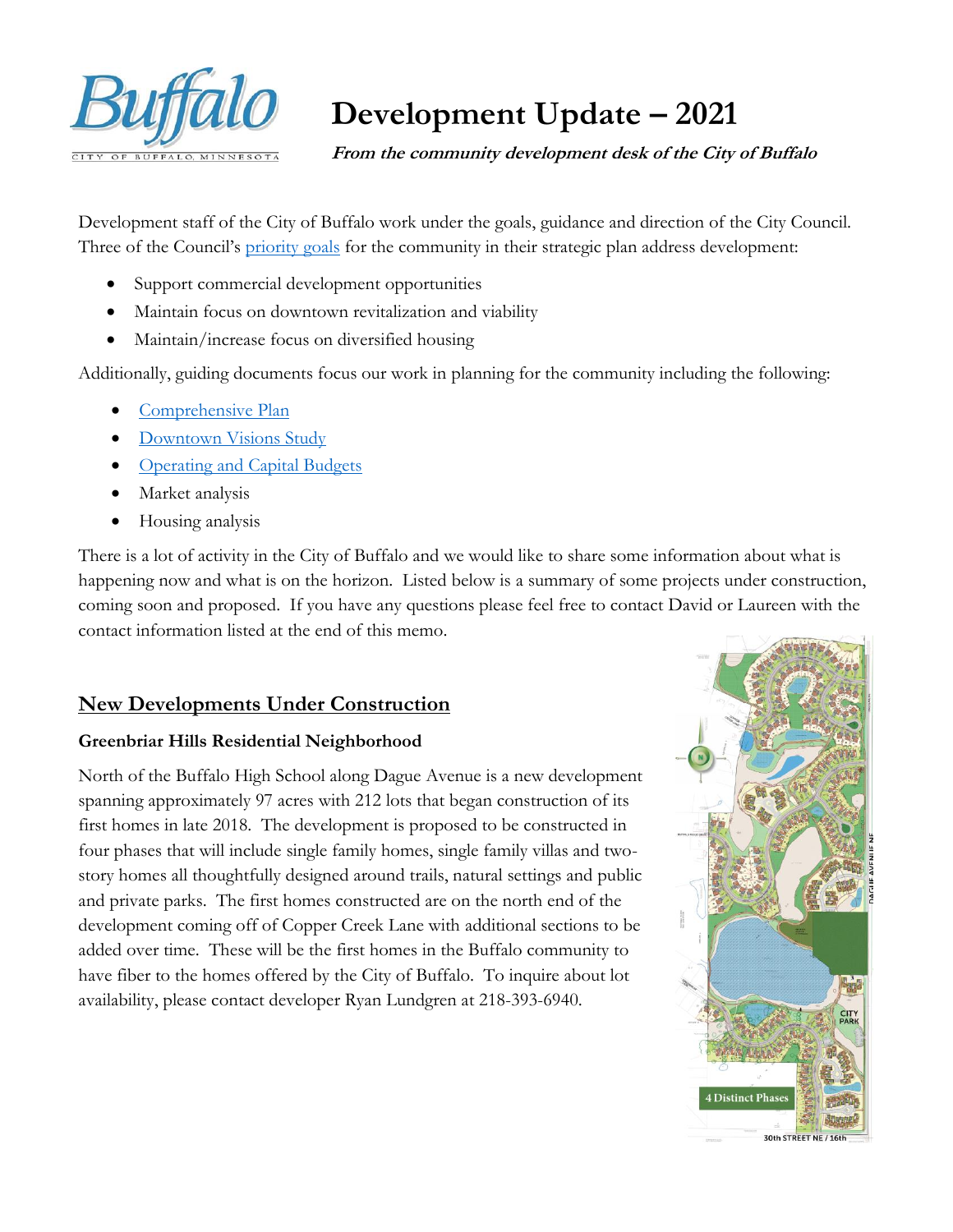## **Wright County Justice Center**

The new 145,000 square foot Wright County Justice Center court facility is in the northwest area of the community along Braddock and is next to the Wright County Law Enforcement Center.



# **Under Construction**

#### **Wright County Government Center**

The new Wright County Government Center is under construction with plans for the facilities to be occupied in early 2022. The Government Center is located on a campus-style site to include the Wright County Law Enforcement Center and the Justice Center. Wright County officials are working with City



officials in planning for redevelopment of existing highway commercial and downtown Wright County facility sites that would be vacated after construction of the new government center is completed. This planning is in early stages and more information will be provided on ideas and options as the process moves forward.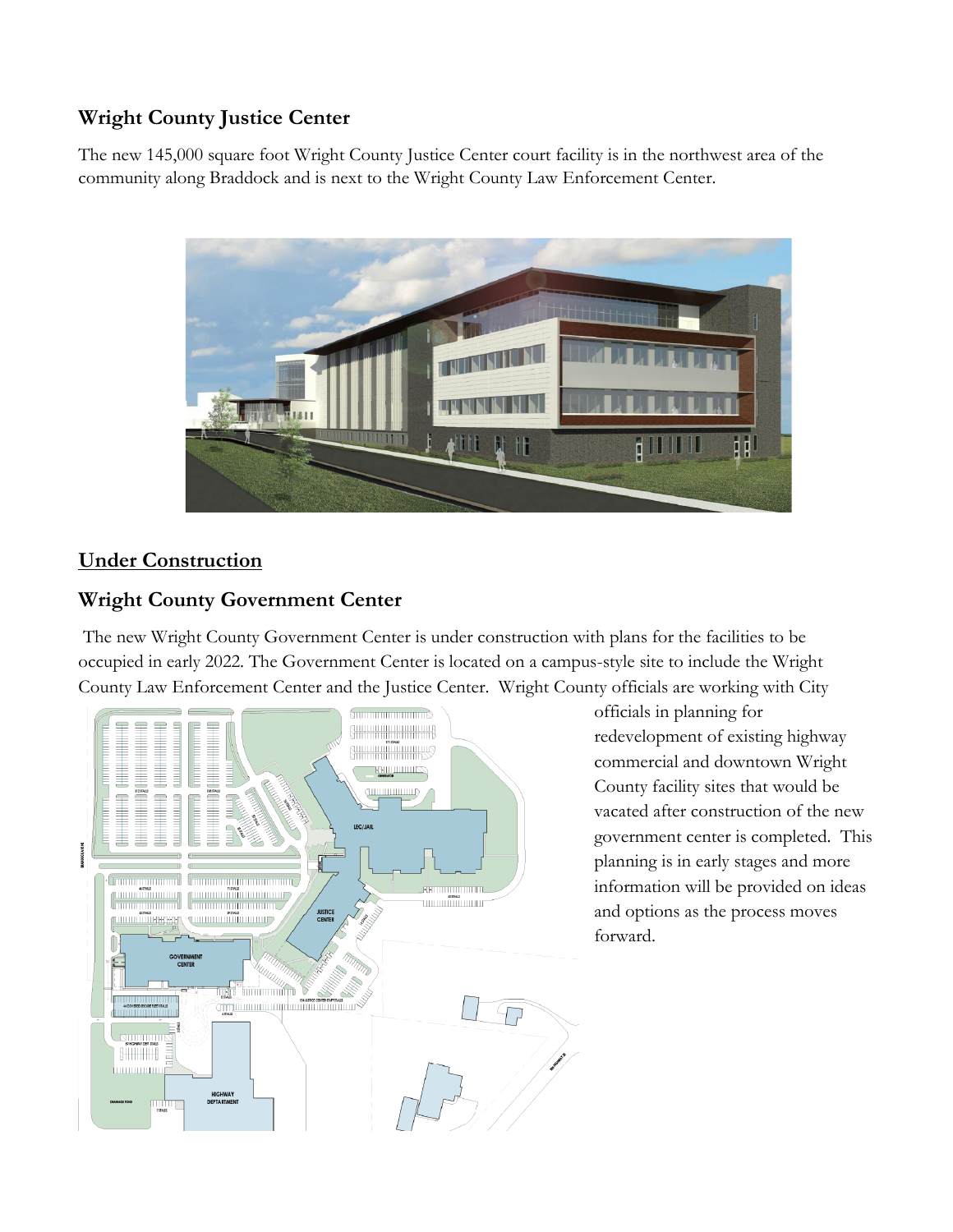## **Under Construction**

#### **Downtown Buffalo Fire Station**

The Buffalo Downtown Fire Station is under construction and is planned to be completed with occupancy in October. It is located at 215 Central Avenue, across from the City Center and alongside the US Post Office. The new station and equipment are state of the art and will provide optimum conditions for our Chief and volunteer Firefighters.



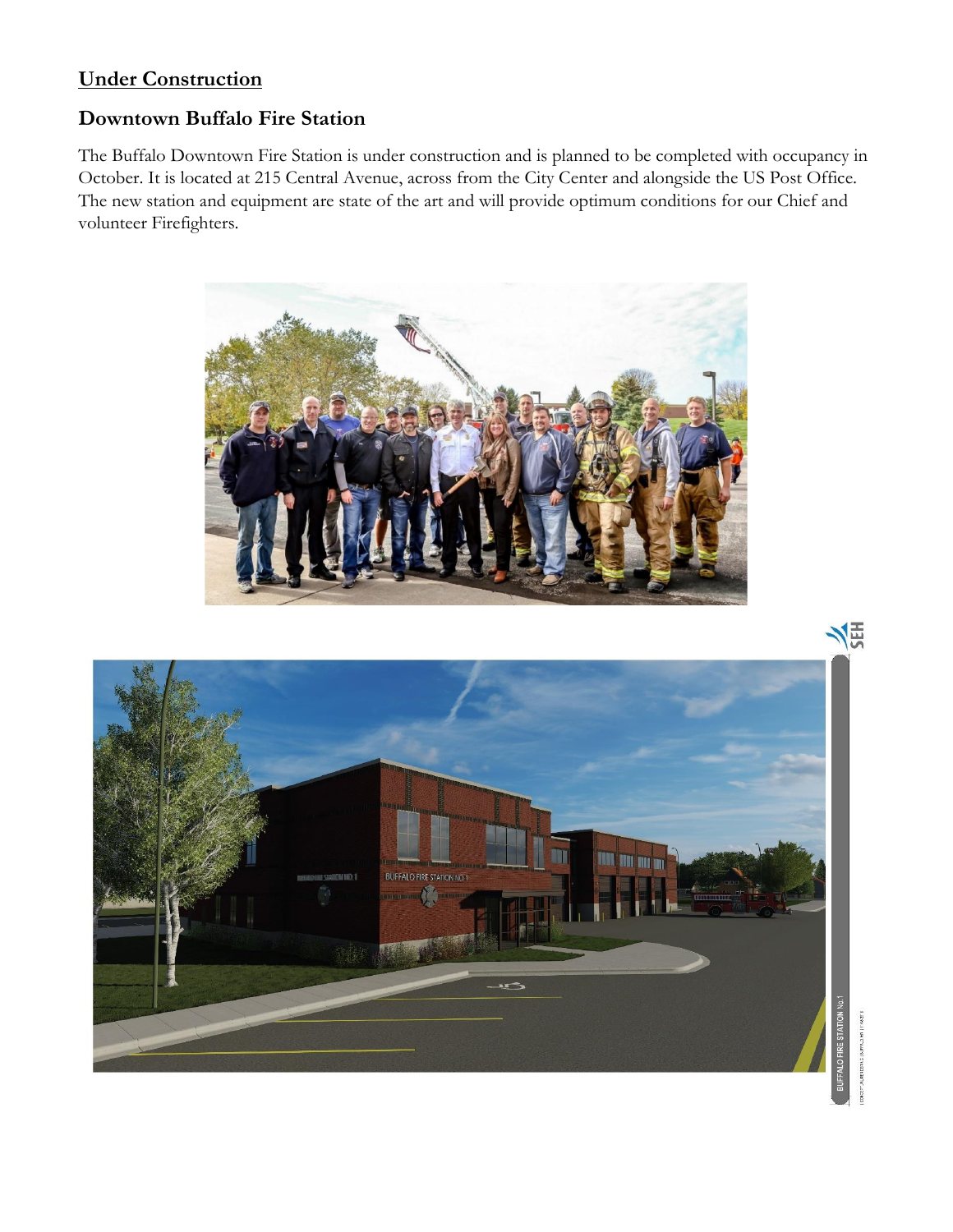# **Highway 55 Commercial Property**

In keeping with one of Council's identified priority goals of supporting commercial development opportunities, city staff have been completing due diligence work identifying site conditions, infrastructure

needs and market viability for an 18 acre parcel donated to the City in December 2016 by WJW Properties. The property is in the Highway 55 Center commercial district next to Target. Wetland delineations have been completed along with preliminary infrastructure estimates and assessment of projected land uses. While this work has been underway and the property listed on the City's website as available for buildout, staff has been contacted by a developer with interest in working with the City on a master plan for parcel. A draft purchase option is being developed for consideration by the City Council that would authorize this developer to market the property for buildout of



targeted enterprises that would bring additional amenities, jobs and/or resources, and create the highest and best use of the parcel for the Buffalo community. Under the direction of the City Council, staff and the developer would then market the property to specific end users that would be in keeping with the Council's vision for development in the area and the needs of the overall community.



#### **Bellavista 2nd Addition**

Western Land Company brought a concept plan forward for review in December 2017 that included 160 units of housing on a 76-acre parcel located northwest of the existing Bellavista neighborhood. The proposed neighborhood would include large and small lot single family homes as well as townhomes with the neighborhood to be accessed from Baker Ave NW just south of the intersection with Highway 55. The next steps for this development will be application for preliminary plat review and public hearing before the Planning Commission. Engineering and planning work need to be completed for submission with this application. Meeting agendas are posted on the City's Public Meeting page as well as at City Center and in the Wright County Journal Press.